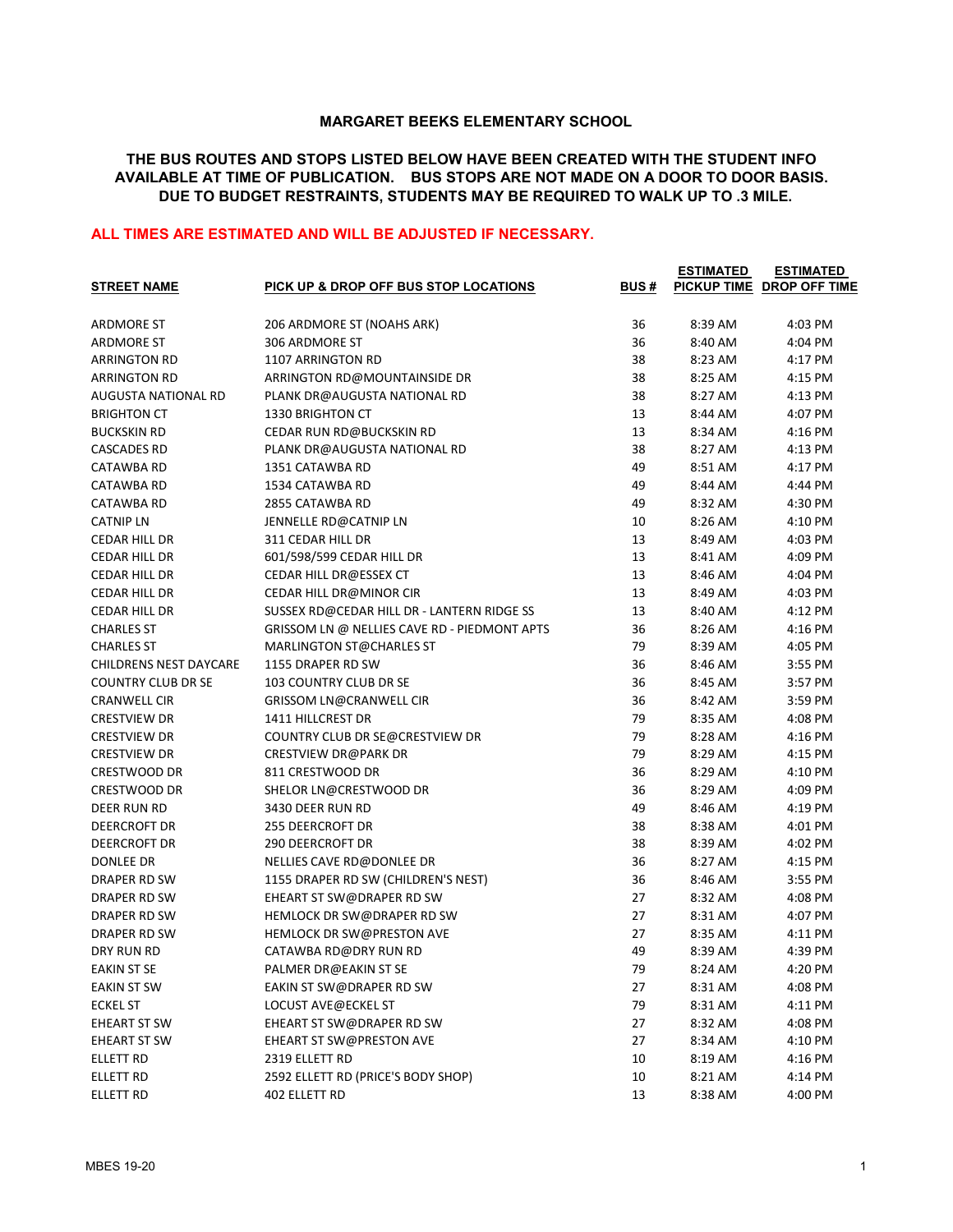|                          |                                                       |             | <b>ESTIMATED</b> | <b>ESTIMATED</b>          |
|--------------------------|-------------------------------------------------------|-------------|------------------|---------------------------|
| <b>STREET NAME</b>       | PICK UP & DROP OFF BUS STOP LOCATIONS                 | <b>BUS#</b> |                  | PICKUP TIME DROP OFF TIME |
| <b>ELLETT RD</b>         | 602 ELLETT RD                                         | 113         | 8:35 AM          | 4:04 PM                   |
| ELLETT RD                | 615/617 ELLETT RD                                     | 13          | 8:37 AM          | 4:02 PM                   |
| <b>ESSEX CT</b>          | CEDAR HILL DR@ESSEX CT                                | 13          | 8:46 AM          | 4:04 PM                   |
| <b>FAIRFAX RD</b>        | 401 FAIRFAX RD (END OF CUL-DE-SAC) - RIDGEWOOD APTS   | 27          | 8:23 AM          | 3:55 PM                   |
| <b>FAIRFAX RD</b>        | SUSSEX RD@LOUDON RD                                   | 27          | 8:19 AM          | 4:00 PM                   |
| FOREST HILL DR           | 506 FOREST HILL DR                                    | 36          | 8:36 AM          | 4:05 PM                   |
| FOREST HILL DR           | FOREST HILL DR@GREENWOOD DR                           | 36          | 8:36 AM          | 4:06 PM                   |
| <b>GRAVES AVE</b>        | <b>GRAVES AVE@PALMER DR</b>                           | 79          | 8:26 AM          | 4:17 PM                   |
| <b>GRAYLAND ST</b>       | <b>GRAYLAND ST@MARLINGTON ST - DUTCH VILLAGE APTS</b> | 79          | 8:40 AM          | 4:04 PM                   |
| <b>GREENBRIER CIR</b>    | 1831 GREENBRIER CIR                                   | 38          | 8:33 AM          | 4:05 PM                   |
| <b>GREENBRIER CIR</b>    | 1901/1891 GREENBRIER CIR                              | 38          | 8:34 AM          | 4:07 PM                   |
| <b>GREENBRIER CIR</b>    | 1971 GREENBRIER CIR                                   | 38          | 8:35 AM          | 4:06 PM                   |
| <b>GREENWOOD DR</b>      | FOREST HILL DR@GREENWOOD DR                           | 36          | 8:36 AM          | 4:06 PM                   |
| <b>GREENWOOD DR</b>      | GREENWOOD DR@LANDSDOWNE DR                            | 36          | 8:34 AM          | 4:07 PM                   |
| <b>HEMLOCK DR SW</b>     | HEMLOCK DR SW@DRAPER RD SW                            | 27          | 8:31 AM          | 4:07 PM                   |
| <b>HEMLOCK DR SW</b>     | <b>HEMLOCK DR SW@PRESTON AVE</b>                      | 27          | 8:35 AM          | 4:11 PM                   |
| HIGHLAND CIR             | 1206 HIGHLAND CIR/1207 HIGHLAND CIR                   | 79          | 8:33 AM          | 4:13 PM                   |
| HIGHLAND CIR             | 1308 HIGHLAND CIR                                     | 79          | 8:34 AM          | 4:14 PM                   |
| HIGHLAND CIR             | LOCUST AVE@ECKEL ST                                   | 79          | 8:31 AM          | 4:11 PM                   |
| HILLCREST DR             | 1411 HILLCREST DR                                     | 79          | 8:35 AM          | 4:08 PM                   |
| <b>HILLCREST DR</b>      | <b>PARK DR@HILLCREST DR</b>                           | 79          | 8:37 AM          | 4:07 PM                   |
| <b>HUBBARD ST</b>        | 400 HUBBARD ST                                        | 27          | 8:28 AM          | 3:53 PM                   |
| <b>JENNELLE RD</b>       | 1340/1341 JENNELLE RD                                 | 10          | 8:23 AM          | 4:12 PM                   |
| JENNELLE RD              | 1408 JENNELLE RD                                      | 10          | 8:22 AM          | 4:13 PM                   |
| JENNELLE RD              | 713 JENNELLE RD                                       | 10          | 8:27 AM          | 4:09 PM                   |
| JENNELLE RD              | 936 JENNELLE RD                                       | 10          | 8:25 AM          | 4:11 PM                   |
| <b>KENTWOOD DR</b>       | <b>GRAVES AVE@PALMER DR</b>                           | 79          | 8:26 AM          | 4:17 PM                   |
| KENTWOOD DR              | PALMER DR@REYNOLDS AVE                                | 79          | 8:25 AM          | 4:19 PM                   |
| LANDSDOWNE DR            | GREENWOOD DR@LANDSDOWNE DR                            | 36          | 8:34 AM          | 4:07 PM                   |
| LANDSDOWNE ST            | 312 LANDSDOWNE ST                                     | 36          | 8:37 AM          | 4:01 PM                   |
| <b>LCW LN</b>            | LUSTERS GATE RD@LCW LN                                | 13          | 8:32 AM          | 4:18 PM                   |
| <b>LOCUST AVE</b>        | LOCUST AVE@ECKEL ST                                   | 79          | 8:31 AM          | 4:11 PM                   |
| <b>LOUDON RD</b>         | <b>SUSSEX RD@LOUDON RD</b>                            | 27          | 8:19 AM          | 4:00 PM                   |
| <b>LUSTERS GATE RD</b>   | <b>2113 LUSTERS GATE RD</b>                           | 49          | 8:57 AM          | 4:50 PM                   |
| <b>LUSTERS GATE RD</b>   | <b>2541 LUSTERS GATE RD</b>                           | 49          | 8:55 AM          | 4:48 PM                   |
| <b>LUSTERS GATE RD</b>   | 2671 LUSTERS GATE RD/2670 LUSTERS GATE RD             | 49          | 8:54 AM          | 4:14 PM                   |
| <b>MARLINGTON ST</b>     | GRAYLAND ST@MARLINGTON ST - DUTCH VILLAGE APTS        | 79          | 8:40 AM          | 4:04 PM                   |
| <b>MARLINGTON ST</b>     | MARLINGTON ST@CHARLES ST                              | 79          | 8:39 AM          | 4:05 PM                   |
| <b>MATEER CIR</b>        | <b>GRISSOM LN@MATEER CIR</b>                          | 36          | 8:43 AM          | 3:58 PM                   |
| MCPHERSON DR             | CATAWBA RD@MCPHERSON DR                               | 49          | 8:35 AM          | 4:35 PM                   |
| <b>MINOR CIR</b>         | CEDAR HILL DR@MINOR CIR                               | 13          | 8:49 AM          | 4:03 PM                   |
| <b>MISTY HILLS CIR</b>   | LUSTERS GATE RD@MISTY HILLS CIR                       | 13          | 8:31 AM          | 4:19 PM                   |
| <b>MOUNTAINSIDE DR</b>   | ARRINGTON RD@MOUNTAINSIDE DR                          | 38          | 8:25 AM          | 4:15 PM                   |
| N KNOLLWOOD DR           | 307 N KNOLLWOOD DR (RAINBOW RIDERS)                   | 113         | 8:26 AM          | 4:13 PM                   |
| NELLIES CAVE RD          | 1419 NELLIES CAVE RD                                  | 49          | 8:59 AM          | 4:11 PM                   |
| NELLIES CAVE RD          | 603 NELLIES CAVE RD                                   | 36          | 8:28 AM          | 4:15 PM                   |
| NELLIES CAVE RD          | 945 NELLIES CAVE RD/947 NELLIES CAVE RD               | 49          | 9:01 AM          | 4:09 PM                   |
| NELLIES CAVE RD          | NELLIES CAVE RD@DONLEE DR                             | 36          | 8:27 AM          | 4:15 PM                   |
| NEW KENT RD              | 369 NEW KENT RD - CARRIAGE SQUARE                     | 27          | 8:21 AM          | 4:02 PM                   |
| NEW KENT RD              | NEW KENT RD@SUSSEX RD                                 | 27          | 8:20 AM          | 4:01 PM                   |
| NICHOLAS WAY             | <b>1550 NICHOLAS WAY</b>                              | 36          | 8:31 AM          | 4:12 PM                   |
| <b>NOAHS ARK DAYCARE</b> | 206 ARDMORE ST                                        | 36          | 8:39 AM          | 4:03 PM                   |
| PALMER DR                | 1411 HILLCREST DR                                     | 79          | 8:35 AM          | 4:08 PM                   |
|                          |                                                       |             |                  |                           |